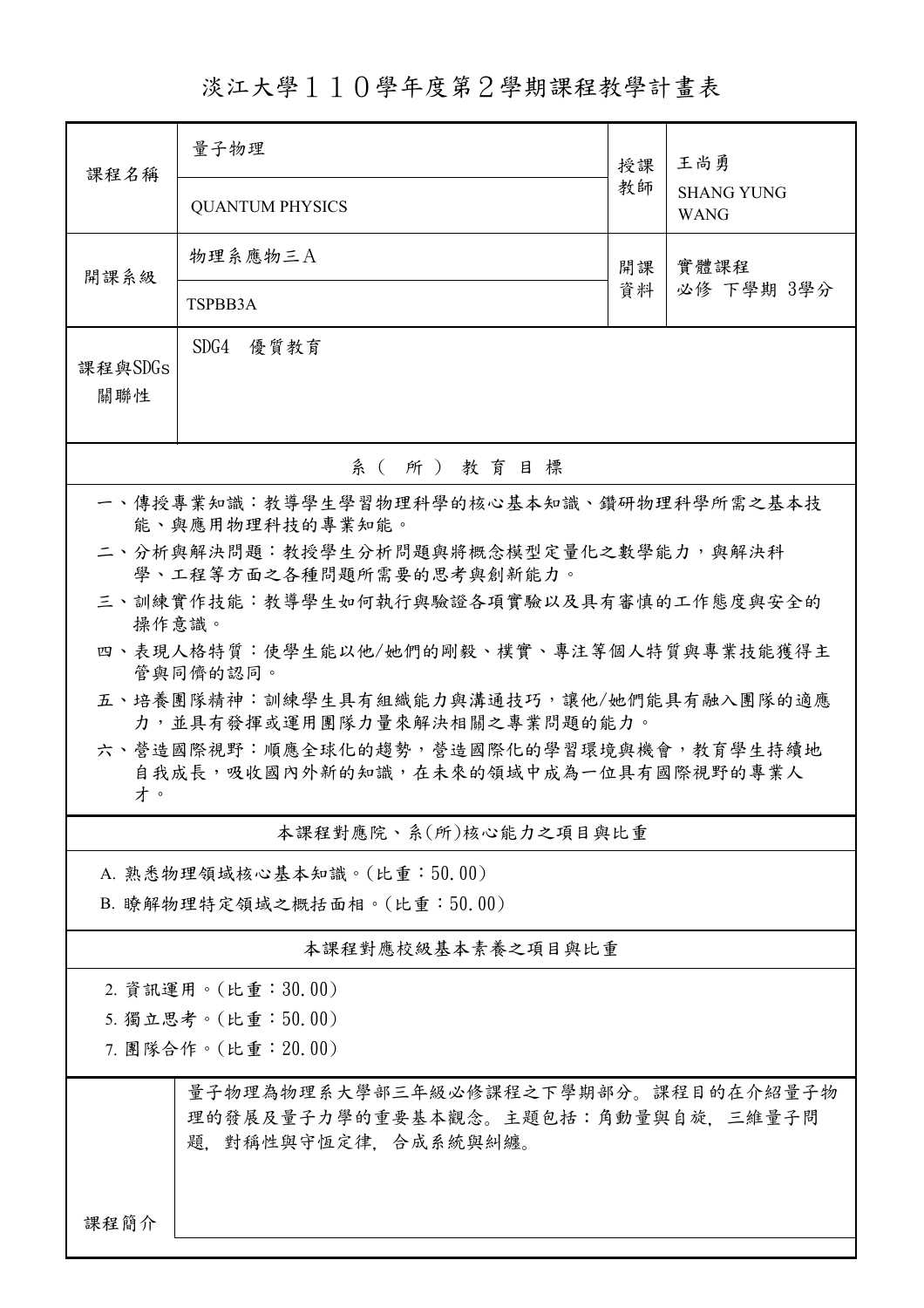|                                                                                                                                                                                                                                              | Quantum Physics is the second of a two-course sequence required for junior<br>physics majors. It introduces key advanced concepts of quantum mechanics.<br>Topics include: angular momentum and spin, quantum problems in three<br>dimensions, symmetries and conservation laws, and composite systems and<br>entanglement. |                                            |            |                                                        |       |  |  |
|----------------------------------------------------------------------------------------------------------------------------------------------------------------------------------------------------------------------------------------------|-----------------------------------------------------------------------------------------------------------------------------------------------------------------------------------------------------------------------------------------------------------------------------------------------------------------------------|--------------------------------------------|------------|--------------------------------------------------------|-------|--|--|
| 本課程教學目標與認知、情意、技能目標之對應<br>將課程教學目標分別對應「認知 (Cognitive)」、「情意 (Affective)」與「技能(Psychomotor)」<br>的各目標類型。<br>一、認知(Cognitive):著重在該科目的事實、概念、程序、後設認知等各類知識之學習。<br>二、情意(Affective):著重在該科目的興趣、倫理、態度、信念、價值觀等之學習。<br>三、技能(Psychomotor):著重在該科目的肢體動作或技術操作之學習。 |                                                                                                                                                                                                                                                                                                                             |                                            |            |                                                        |       |  |  |
| 序<br>號                                                                                                                                                                                                                                       | 教學目標(中文)                                                                                                                                                                                                                                                                                                                    |                                            |            | 教學目標(英文)                                               |       |  |  |
| $\mathbf{1}$                                                                                                                                                                                                                                 |                                                                                                                                                                                                                                                                                                                             | 學習量子力學的重要進階觀念                              |            | Learning key advanced concepts of quantum<br>mechanics |       |  |  |
|                                                                                                                                                                                                                                              |                                                                                                                                                                                                                                                                                                                             |                                            |            | 教學目標之目標類型、核心能力、基本素養教學方法與評量方式                           |       |  |  |
| 序<br>號                                                                                                                                                                                                                                       | 目標類型                                                                                                                                                                                                                                                                                                                        | 院、系 $(\kappa)$<br>核心能力                     | 校級<br>基本素養 | 教學方法                                                   | 評量方式  |  |  |
| 1                                                                                                                                                                                                                                            | 認知                                                                                                                                                                                                                                                                                                                          | AB                                         | 257        | 講述                                                     | 測驗、作業 |  |  |
|                                                                                                                                                                                                                                              |                                                                                                                                                                                                                                                                                                                             |                                            |            | 授課進度表                                                  |       |  |  |
| 週<br>坎                                                                                                                                                                                                                                       | 日期起訖                                                                                                                                                                                                                                                                                                                        | 內 容 (Subject/Topics)                       |            |                                                        | 備註    |  |  |
|                                                                                                                                                                                                                                              | $111/02/21$ ~<br>111/02/25                                                                                                                                                                                                                                                                                                  | Angular momentum and spin (1)              |            |                                                        |       |  |  |
| $\overline{2}$                                                                                                                                                                                                                               | $111/02/28$ ~<br>111/03/04                                                                                                                                                                                                                                                                                                  | Angular momentum and spin $(2)$            |            |                                                        |       |  |  |
| 3                                                                                                                                                                                                                                            | $111/03/07$ ~<br>111/03/11                                                                                                                                                                                                                                                                                                  | Angular momentum and spin (3)              |            |                                                        |       |  |  |
| 4                                                                                                                                                                                                                                            | $111/03/14$ ~<br>111/03/18                                                                                                                                                                                                                                                                                                  | Angular momentum and spin $(4)$            |            |                                                        |       |  |  |
| 5                                                                                                                                                                                                                                            | $111/03/21$ ~<br>111/03/25                                                                                                                                                                                                                                                                                                  | Quantum problems in three dimensions $(1)$ |            |                                                        |       |  |  |
| 6                                                                                                                                                                                                                                            | $111/03/28$ ~<br>111/04/01                                                                                                                                                                                                                                                                                                  | Quantum problems in three dimensions $(2)$ |            |                                                        |       |  |  |
| 7                                                                                                                                                                                                                                            | $111/04/04$ ~<br>111/04/08                                                                                                                                                                                                                                                                                                  | Quantum problems in three dimensions $(3)$ |            |                                                        |       |  |  |
| 8                                                                                                                                                                                                                                            | $111/04/11$ ~<br>111/04/15                                                                                                                                                                                                                                                                                                  | Quantum problems in three dimensions $(4)$ |            |                                                        |       |  |  |
| 9                                                                                                                                                                                                                                            | $111/04/18$ ~<br>111/04/22                                                                                                                                                                                                                                                                                                  | Symmetries and conservation laws (1)       |            |                                                        |       |  |  |
| 10                                                                                                                                                                                                                                           | $111/04/25$ ~<br>111/04/29                                                                                                                                                                                                                                                                                                  | 期中考試週                                      |            |                                                        |       |  |  |
| 11                                                                                                                                                                                                                                           | $111/05/02$ ~<br>111/05/06                                                                                                                                                                                                                                                                                                  | Symmetries and conservation laws (2)       |            |                                                        |       |  |  |
|                                                                                                                                                                                                                                              |                                                                                                                                                                                                                                                                                                                             |                                            |            |                                                        |       |  |  |